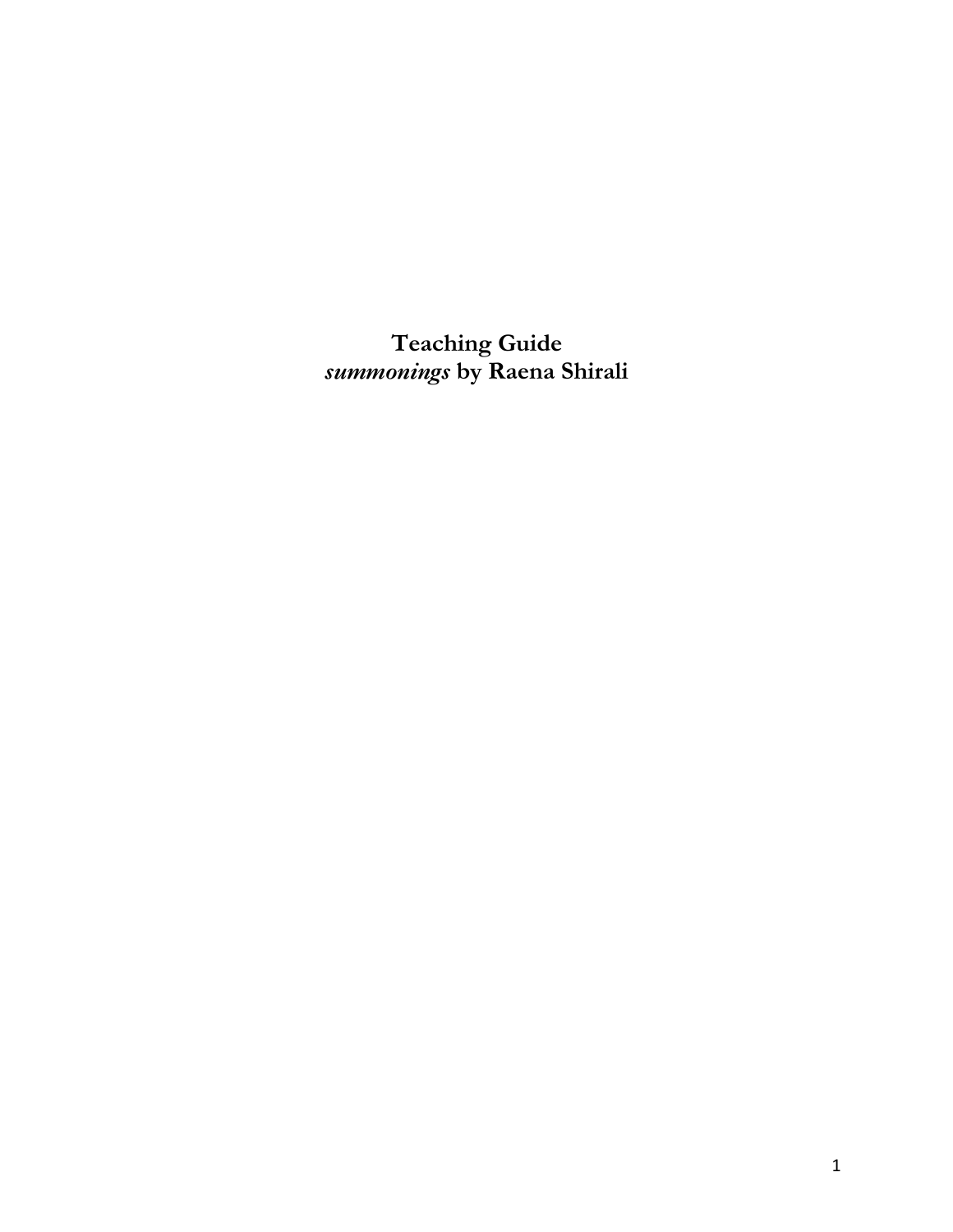# **Table of Contents**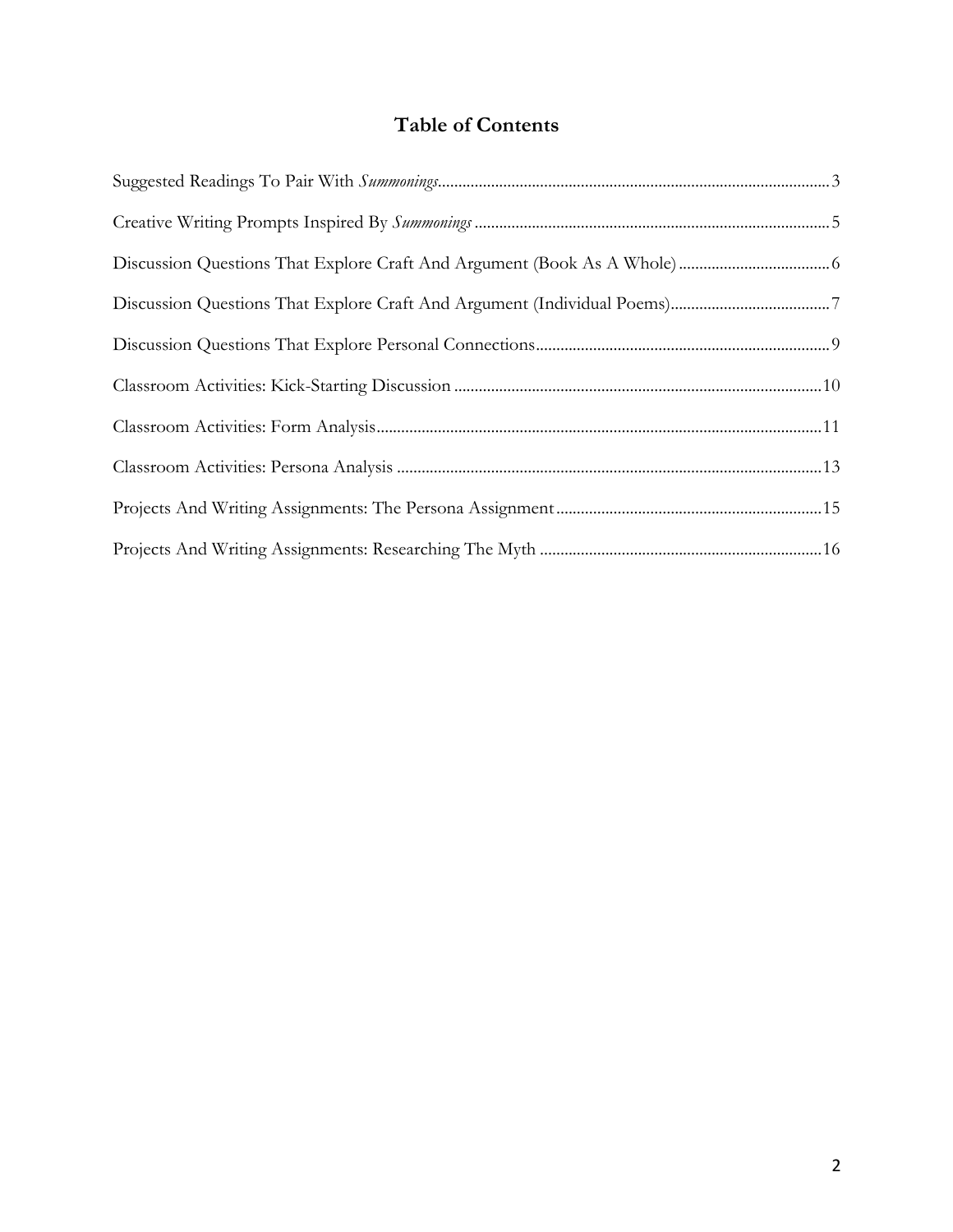#### **Suggested Readings to Pair with** *summonings*

#### **Creative Writing Classrooms**

Brown, Stacy Lynn, and Oliver de la Paz, ed. *A Face to Meet the Faces: An Anthology of Contemporary Persona Poetry,* University of Akron Press, 2012.

Hazelton, Rebecca. "Learning the Persona Poem" *The Poetry Foundation,* May 9, 2014.

Hong, Cathy Park. *Minor Feelings,* One World Publishing, 2020.

Rekdal, Paisley. *Appropriate: A Provocation*, W. W. Norton, 2020.

See list of poets to teach alongside *summonings* below.

### **Women's and Gender Studies Classrooms**

- Tamin, Baba. "Magazine: Meet the Indian women hunted as witches." *Al Jazeera*, June 5, 2015.
- Masoodi, Ashwaq. "Witch Hunting | Victims of superstition." *LiveMint,* February 23, 2014.
- Matthan, Ayesha. "Woman or Goddess?" *Indian Divine: Gods and Goddesses in 19th and 20th century Indian Art,* 2014.
- Sontag, Susan. *Regarding the Pain of Others,* Macmillan, 2004.
- Washuta, Elissa. "White Witchery," *Guernica,* February 14, 2019.
- Villarreal, Vanessa Angélica. "Break the Spell: Witchcraft is Capitalism's New Trick," *bitch media,* November 23, 2018.

#### **Asian American Pacific Islander History or Survey Classrooms**

*Asian American Literature: Rethinking the Canon*, The Massachussetts Review*,* Volume 59, Issue 4. Link to introduction.

Hong, Cathy Park. *Minor Feelings,* One World Publishing, 2020.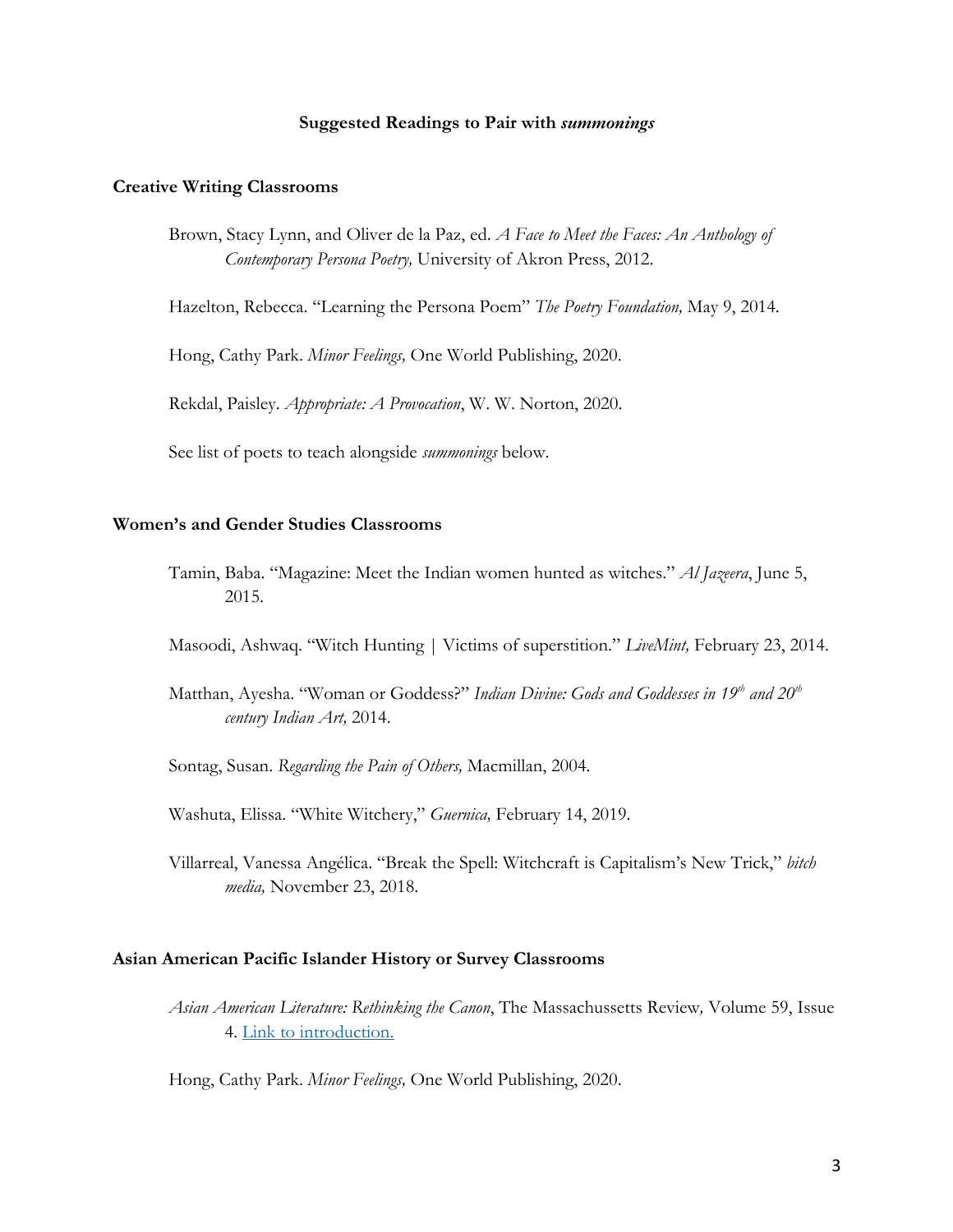Kitano, Christine, and Alycia Pirmohamed, ed. *They Rise Like a Wave: An Anthology of Asian American Women Poets.* Blue Oak Press, 2022.

See list of poets to teach alongside *summonings* below.

Thayil, Jeet, ed. *The Penguin Book of Indian Poets,* Penguin India, 2022.

# **Anthropology Classrooms**

- Chaudhuri*,* Soma. *Witches, Tea Plantations, and Lives of Migrant Laborers in India: Tempest in a Teapot*. Lexington Books, 2013.
- Mullick, Samar Bosu. "Gender Relations and Witches among the Indigenous Communities of Jharkhand, India." *Gender Relations in Forest Societies in Asia: Patriarchy at Odds.*  Kelkar, Govind, and Dev Nathan and Pierre Walter, editors. SAGE Publications, 2004.
- Munshi, Indra. "Women and Forest: A Study of the Warlis of Western India." *Gender Relations in Forest Societies in Asia: Patriarchy at Odds.* Kelkar, Govind, and Dev Nathan and Pierre Walter, editors. SAGE Publications, 2004.

#### **Poets whose work pairs well with Shirali's (Creative Writing Classrooms, AAPI Classrooms)**

| Aria Aber        | Bhanu Kapil        | Solmaz Sharif         |
|------------------|--------------------|-----------------------|
| Kazim Ali        | Kirun Kapur        | Monica Sok            |
| Cathy Linh Che   | Rajiv Mohabir      | Nomi Stone            |
| Tarfia Faizullah | Cynthia Dewi Oka   | Emily Jungmin<br>Yoon |
| Aracelis Girmay  | M. NourbeSe Philip |                       |
| Marwa Helal      | Paisley Rekdal     |                       |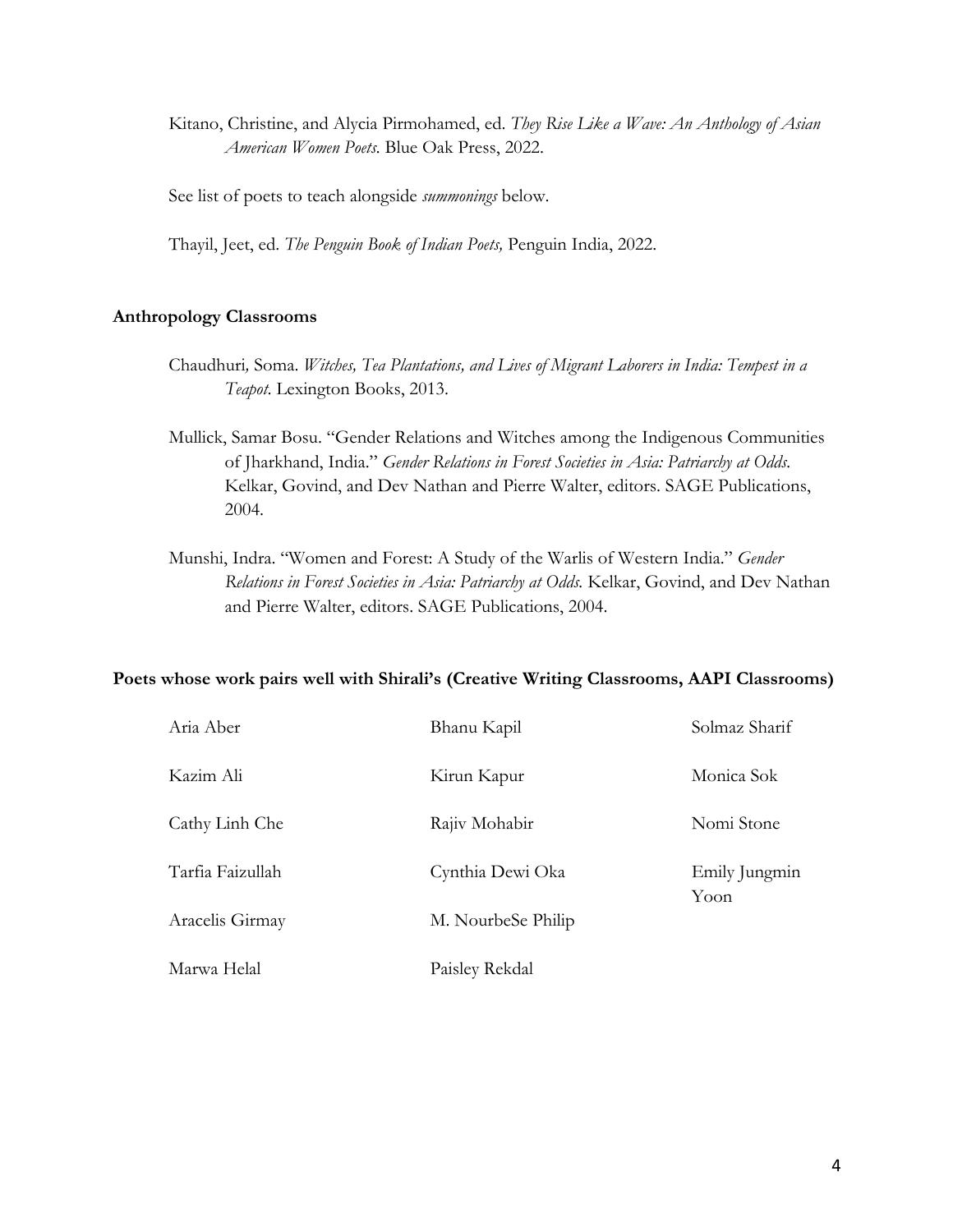# **Creative Writing Prompts Inspired by** *summonings*

- Try writing a poem that does not use a single period. Use commas or line breaks and stanza breaks, instead, to clue the reader in to where a pause should be inferred. See "lucky inhabitant" and "one red thread through the middle" for examples.
- Locate a news or research article that elicits strong feelings from you on both a personal and societal level. Just as in *summonings'* use of research, write a poem where you sample from the original language of that article in a poem. Begin by working through the article and circling or highlighting language that you find meaningful, troubling, inciting, unsettling. Then, at the top of the page on which you will write this poem, write down those meaningful words, isolating them in quotation marks, italics, bold-face, parentheses, or even brackets. Then write a poem, staying focused on the topic of the original article, where you use each of those original words one time (you can copy and paste them down into the poem as you write). Be sure to attribute your poem to the article in question by including an epigraph (e.g. "*-language in italics is sampled from* Naming the Witch"). For examples, see poems like "the village men find some [fellowship], [hunt]" or "ghazal against [declining to name the subject]" or "[every woman is a potential witch]."
- Consider the poem as conversation, as field on which to work out interpersonal conflict, dilemma, scenario. As in "daayan & the mountains : i" and "daayan & the mountains : ii," use the left margin to indicate when Voice 1 is speaking, and an indented or right-justified stanza to indicate when Voice 2 is speaking. What would these voices say to one another, if only they could? What are the unsaid, unspoken, unutterable truths that define their relationship? Title your poem "[Voice 1] and [Voice 2]" and, if you're feeling adventurous, come up with a subtitle as well.
- Continue the tradition of The Rachel McKibbens Prompt. Write a poem using "and then" as your anaphora, making sure to begin each sentence or line with that phrase. Minimum 15 lines. When you think you have arrived at the end, push beyond into yet another "and then" (see "at first, trying to reach the accused" for an example).
- If anaphora is not your style, try this prompt to push past, deeper into, and through a subject you obsess over, keep coming back to, can't let go, won't let go. As in "[every woman is a potential witch]," "on projection," and "summoning : ash in my palms, ash on the streets," write a long poem in sections that are divided by a mark of punctuation. For the first section, follow one stanzaic form—you might try tercets (stanzas with 3 lines each), for example. For the second section, try a form that you feel is at odds with the first one (maybe a one-block stanza if the first section was in tercets, or maybe couplets, if you feel the number 2 is more at odds with the number 3). Consider this an exercise in **counterpoint**: use the form to create tension, and the content will follow. Minimum 5 sections.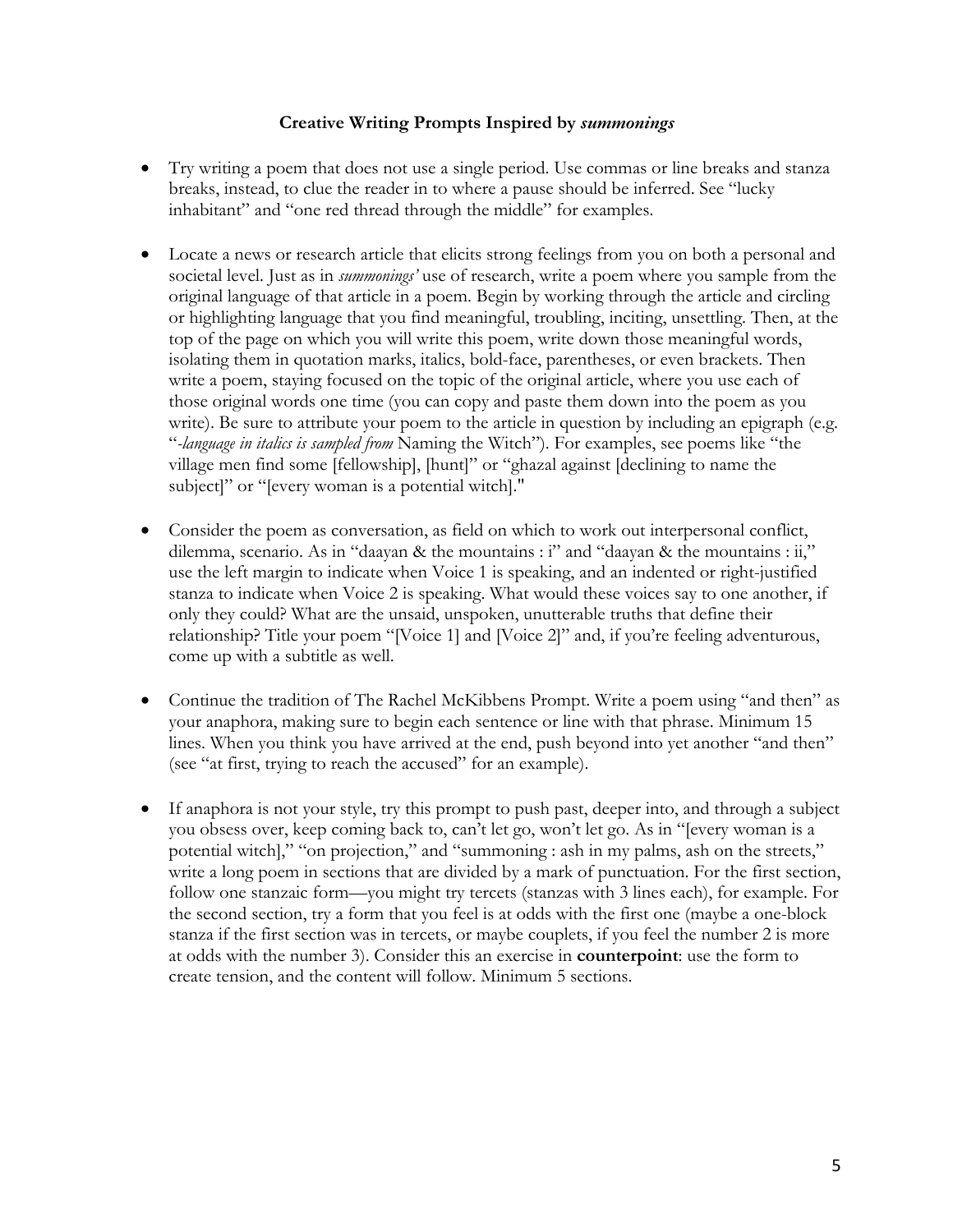# **Discussion Questions that Explore Craft and Argument (Book as a Whole)**

- What have you learned about witch hunting in India from reading *summonings*? What gaps in your knowledge still exist? Why do you think the author left some questions unexplored, or unanswered? What argument might the author be making by doing so?
- What do you notice about poems whose titles begin with the word "summonings"? How, thematically, do they relate to one another? How do they relate to the title of the book?
- While *summonings* contemplates a central narrative, it does so without engaging in any narrative poems. What story does the ordering of the collection tell? Why are the poems divided into sections? How does each section work independently? How do the sections work together?
- Each section break in this book is accompanied by a quotation from a woman who has been accused of being a witch in India, and who was hunted and tortured because of that accusation. What do you make of the decision to include these voices within the text? Why might they be positioned as they are, between poems? How does each relate to the section it precedes?
- Throughout *summonings,* the author moves between writing persona poems, writing poems that interrogate the idea of a reliable speaker, and poems that do seem autobiographical. Why include all these perspectives within this text? What does the collection gain from this decision? What does the decision to include so many voices invite the reader to consider?
- While several poems in *summonings* are written in "far persona" (where speakers are clearly unaffiliated with the author herself), some are written in "near persona" (where speakers seem to be closer to the author's geographical location, demographic, and voice). What is the balance of far vs. near persona poems in this book? What comment is the author attempting to make on persona writing? What does it mean to write in persona, for this author? For you?
- The poems in *summonings* take on a variety of formal approaches, from tercets that step backwards towards the left margin from the center of the page, to center-justified one-stanza pieces. Choose 5 poems in the book that each use a different formal approach and compare their forms. Does each resonate thematically with the book's project as a whole? Do any standout as particularly interesting or strange? Why? What does this selection of poems demonstrate about the book's formal approaches as a whole?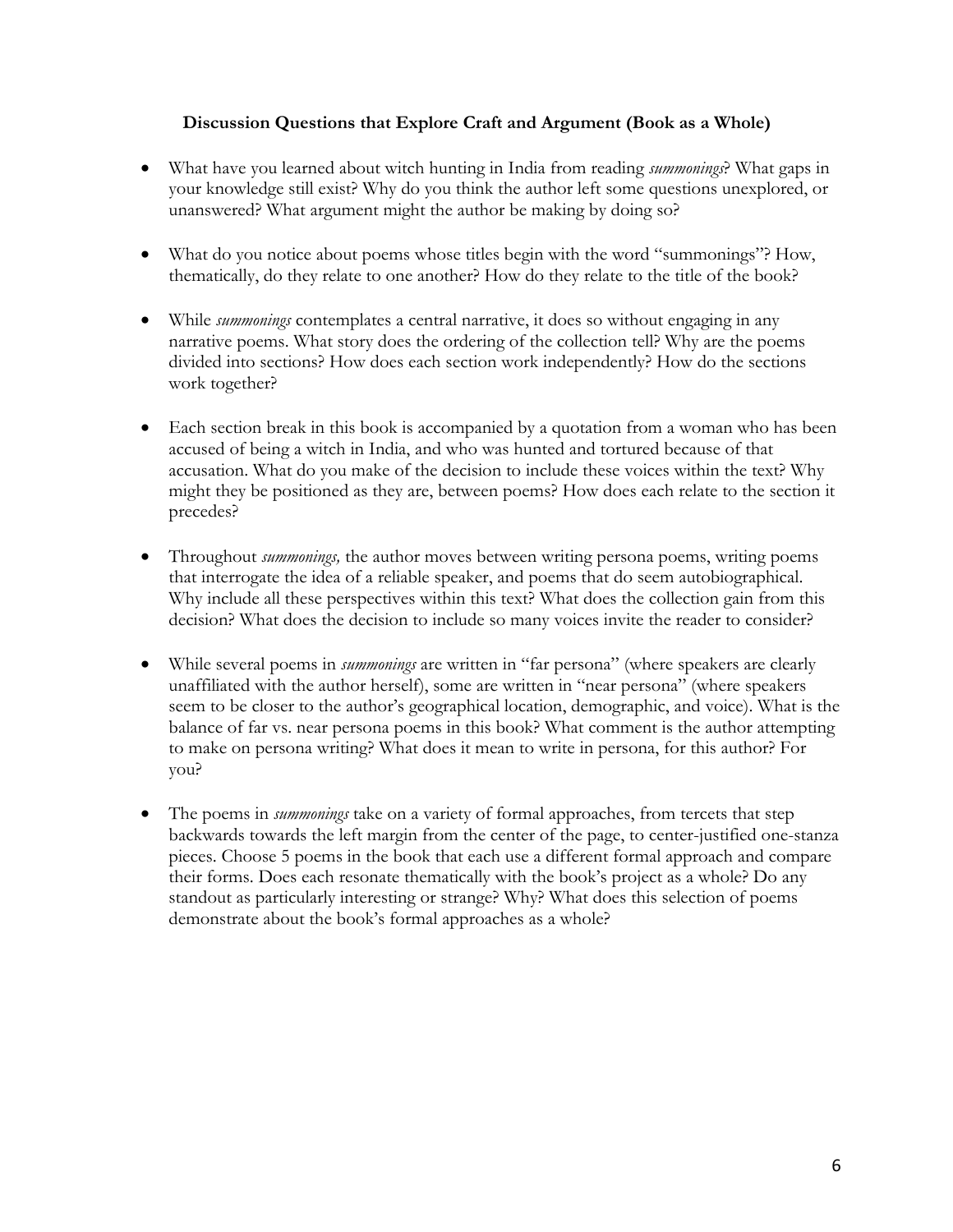# **Discussion Questions that Explore Craft and Argument (Individual Poems)**

Women's bodily autonomy is a central concern of this collection. Poems whose titles begin with the word "summonings" explicitly address the speaker's agency, or lack thereof. Of those poems, a group are written in second person address. These include "summoning : you didn't submerge your head in the river," "summoning : you are not a myth," "summoning : wanderless," and "summoning : ways you asked for it."

- How does writing in second person ("you") work to address issues of consent and agency in these poems? What does the second person allow the author to say that first person could potentially preclude?
- Other than issues of consent and agency, what are some thematic concerns of these second person poems? Why do you think those issues come up when the author uses "you" to address both her speaker's self and the reader?
- Describe the tone of the ending of each of these poems. How does the speaker feel? How do you feel? How do those feelings, across the "summonings" poems, connect?

Throughout this collection, "daayan" speaks to us both in the titles of her poems and in the bodies of those far persona pieces. Choose three poems written from the "daayan" perspectives and use them to consider these questions.

- Is daayan's voice consistent throughout these pieces? What are the similarities? Differences?
- Is daayan one woman, a group of women, all women, or none of the above? Why?
- In the Foreword to *summonings,* the author notes that "an ethical poetics must be grounded in the inevitable failure to embody the Other." How do you see this concept as relating to the daayan poems? Is it possible to speak "authentically" from the perspective of a woman accused of being a witch? Why or why not? (Note to instructors: this question could spur a debate involving appropriation, cancel culture, ethics, fiction writing vs. poetry/non-fiction writing, or all the above. It pairs best with students' exposure to *Appropriate: A Reckoning*, as noted in the reading list on page 3).

As Shirali notes in the Foreword, "these poems explore how antiquated & existing norms surrounding female mysticism in India & America inform each culture's treatment of women." Poems that explicitly consider Indian and American attitudes towards women within them include "lucky inhabitant" and "[every woman is a potential witch]."

- Why does this book use the concept of "the witch" to connect Indian and American culture? And how does each poem draw those connections? What lines, specifically, show the author considering those connections? What argument is she making about the relationship between these cultures, and why?
- In "[every woman is a potential witch]," Shirali writes, addressing a "daayan," "what would you think of the western trend toward prophecy." Why is this query not framed with a question mark? What do the mentions of American women "wear[ing] chokers & carry[ing] crystals / in their pockets" make you think of? Why are they being mentioned here, and how are they related to women who are *actually* tortured for being accused of witchcraft in India?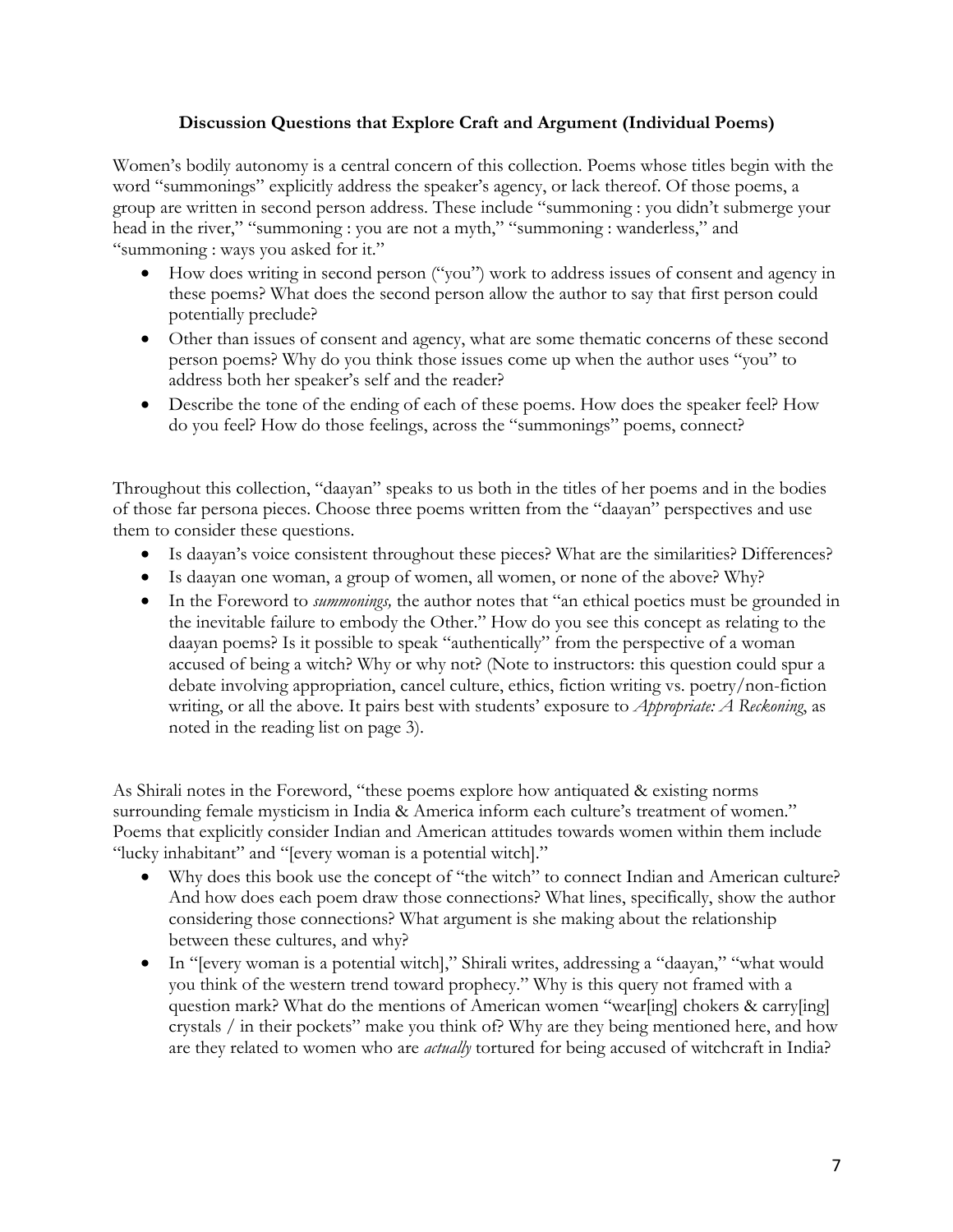"coldplay goes to india to shoot during holi & i just have to keep living my life," "pastoral with keys clenched, as a weapon, in my fist," and "i make a toothpick diadem & crown myself token" are some, but certainly not all, of the poems that do not focus explicitly on witch hunting.

- Describe the speaker of "coldplay…". What are her concerns? How would you describe her tone, diction, voice?
- Now, describe the speaker of "pastoral...". What are her concerns? How would you describe her tone, diction, voice?
- Finally, describe the speaker of "i make…". What are her concerns? How would you describe her tone, diction, voice?
- In what ways do the speakers of these poems differ? In what ways are they the same? Does the speaker's attitude shift or evolve through the progression of these poems in the book? Where does she arrive, at the end of "i make a toothpick diadem & crown myself token"?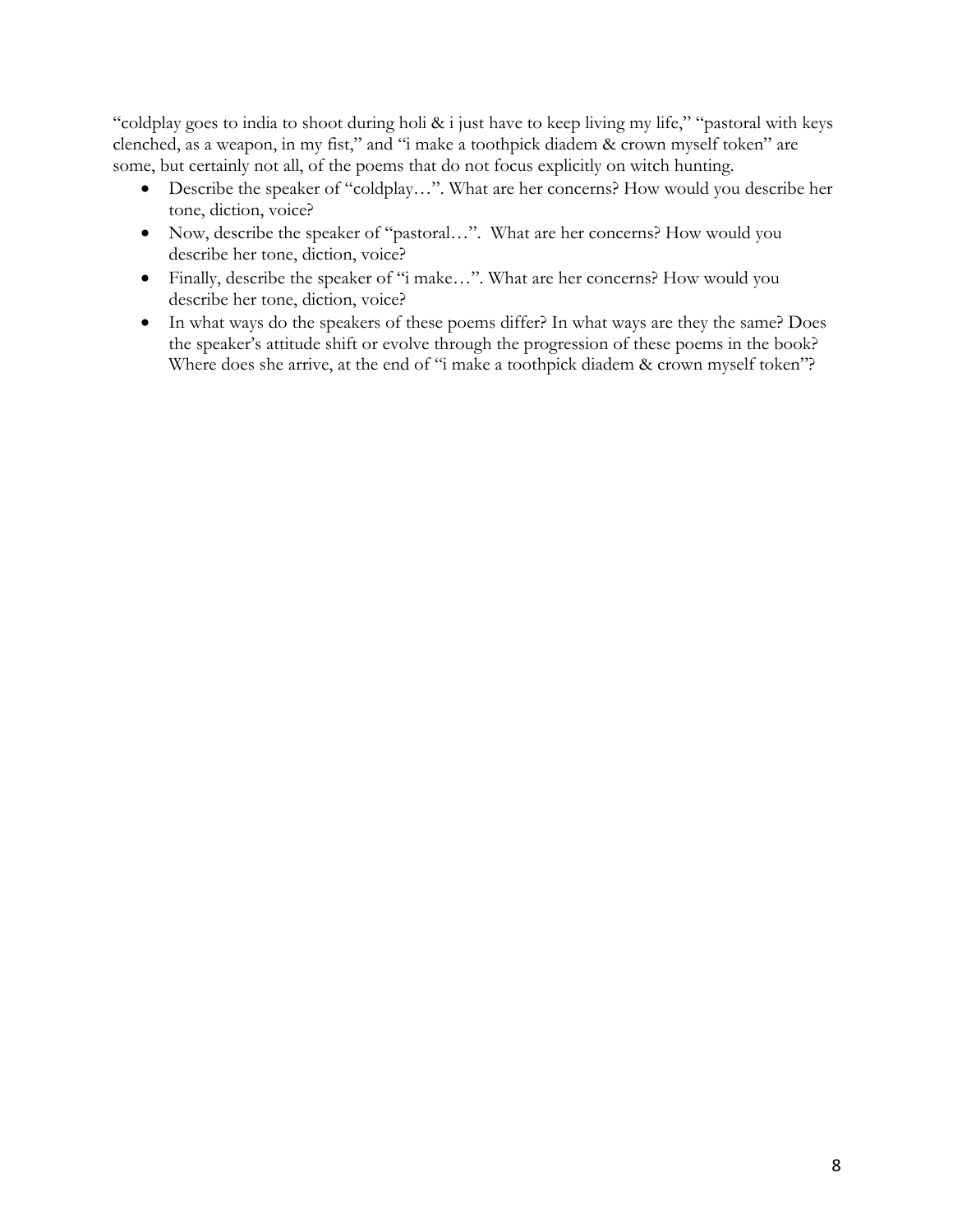# **Discussion Questions that Explore Personal Connections**

- What kinds of messages around cultural belonging or identity do the speakers grapple with in *summonings*? How do those messages resonate with your own experiences within your culture(s)? Do you feel distant from your heritage? Close to it? Both? Neither?
- How do you see the themes of this book resonating in the world around you today? What remnants of colonialist policies still linger in our society? In what ways are women, or any other marginalized group, being hunted? Is that hunting formalized/legalized, looked down upon, or considered illegal? If it is looked down upon or considered illegal, does that stop it from happening? Why or why not?
- To what extent do your culture's myths come up in normal conversation? For example, the idea of a "witch hunt" was recently appropriated and warped by Donald Trump in his 2016 run for office. This appropriation depended on American culture having a unified referent for the phrase "witch hunt" that also erased its very victims—that is, women. What are some of your culture's mythologies that have been weaponized? How does that affect you? How does that affect the real people who are or were once oppressed by that myth?
- Which of this book's thematic concerns resonated with you the most, and why? (Witch hunting, sexual assault, rape culture, consent, colorism, colonialism, patriarchy, identity, heritage, appropriation, grief, distance, loneliness, hope, prayer, incantation, ethics and ethical writing).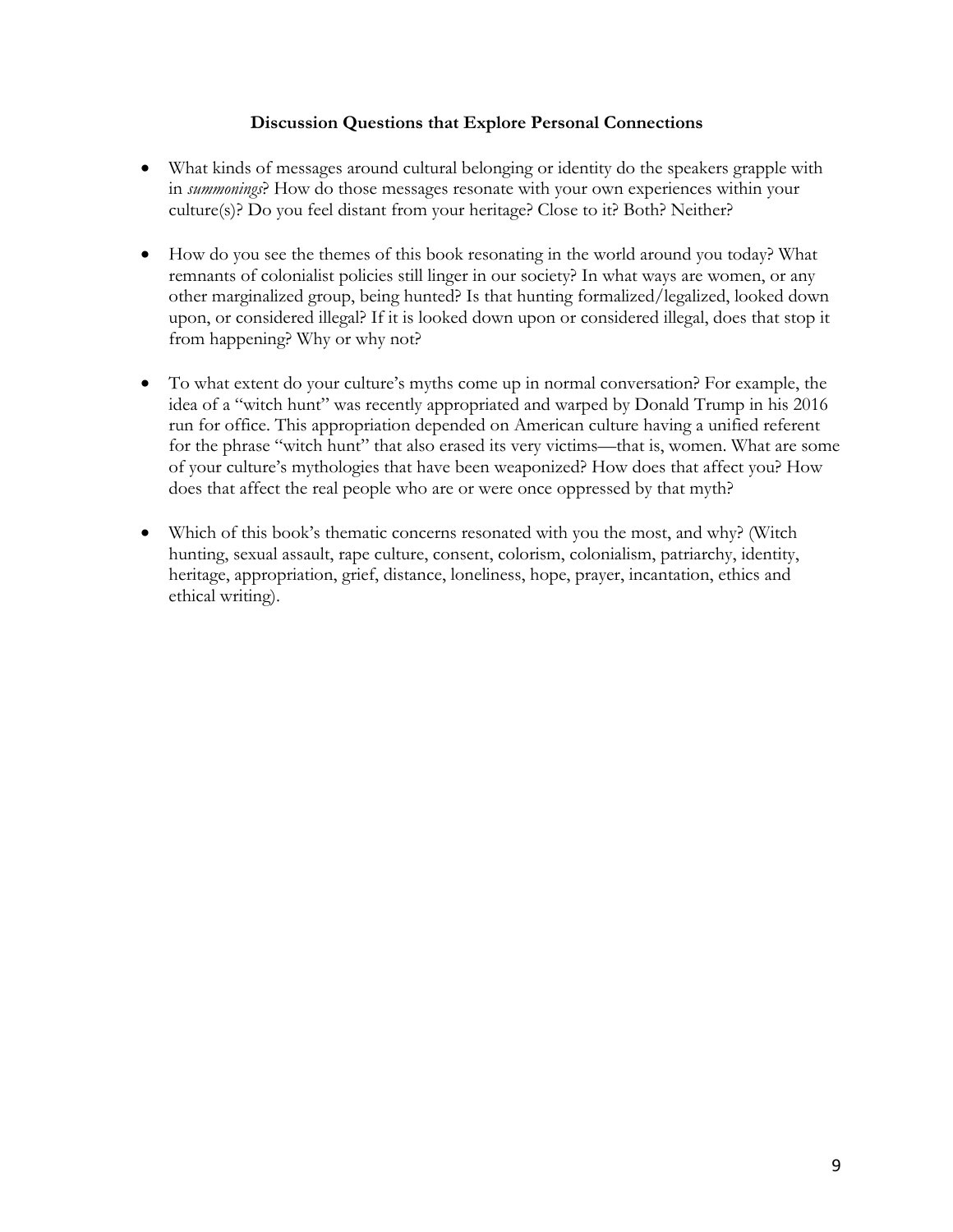### **Classroom Activities: Kick-Starting Discussion**

This discussion is meant to initiate conversation about *summonings* with students of any age group, and pairs well with a lesson on imagery for younger students or introductory courses.

*Note: Instructors might begin this discussion urging students to take notes, especially if it is being paired with one of the projects/writing assignments detailed later in this Teaching Guide.* 

To begin discussion, ask students to create a list of 10 words used in *summonings* that stand out to them as meaningful. These can be images, but do not necessarily have to be (see note above). Then, ask students to pick one word from that list that they think strongly conveys some important or central aspect of the book's messages/themes. Distribute dry erase markers or chalk to students and ask them to come write that word on the board. If the word they chose is already on the board, they should begin a tally mark next to that word. Essentially, as a class, you will create an informal word cloud for *summonings.*

After all students have contributed a word to the "cloud," have them take a minute to survey the class's findings. Ask them what they observe about the words on the board. What images/words were most commonly associated with the text, and why? For each word, be sure to take the time to ask the student who wrote that word down to share their reasoning behind their selection. What makes this image an encapsulation of the book's themes? Or, which theme does this image relate to, and how?

This discussion is meant to be sprawling and unfolding. Follow the themes wherever they take you.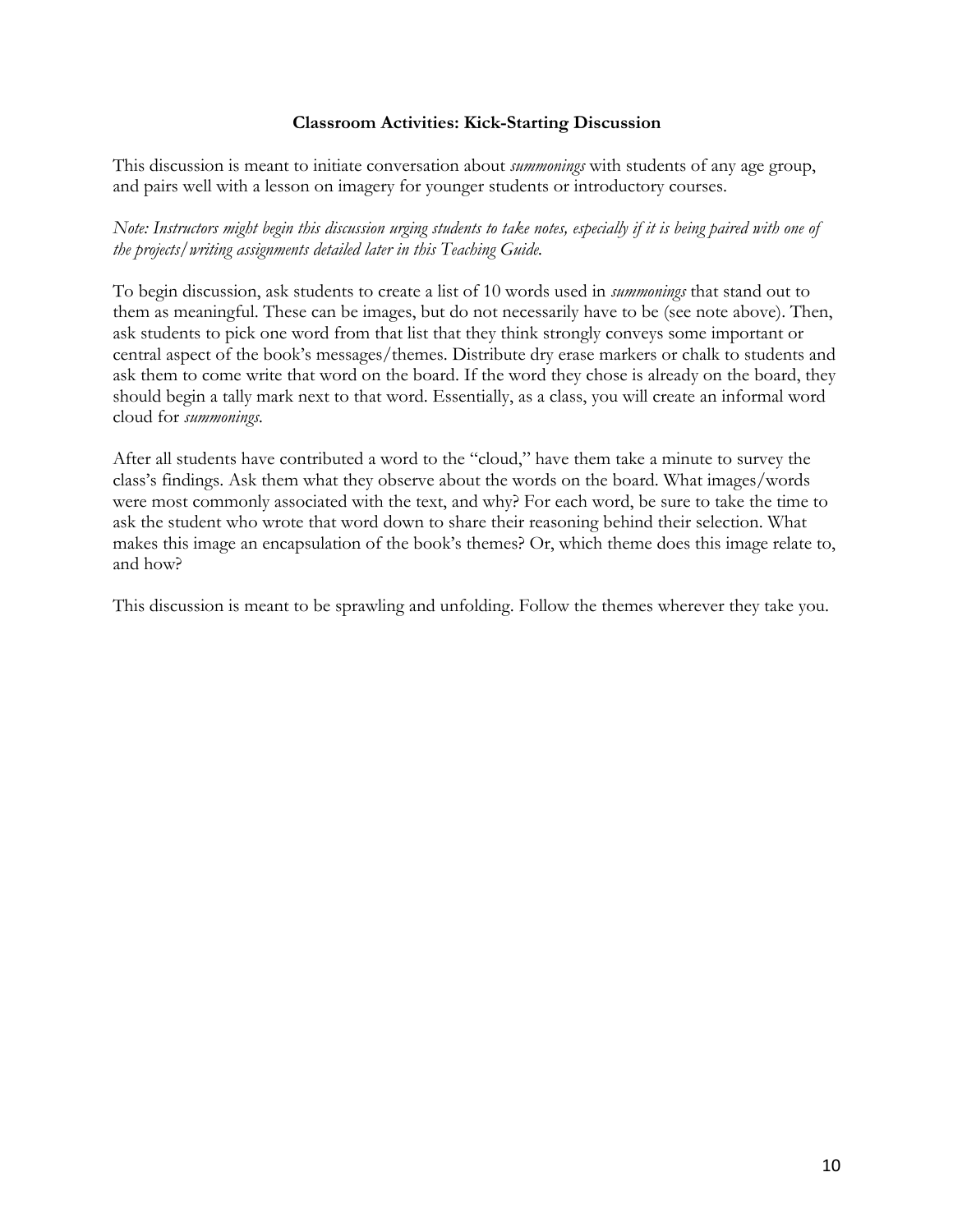# **Classroom Activities: Form Analysis**

In this small group activity, students will study lineation, caesura, and stanzaic forms. They will use the distinctions of "end-stopped line," "parsing line," and "enjambed line" to explore how form and content work together in *summonings.* Instructors may consider assigning each group a different aspect of form, then having groups present on their findings.

Students should re-read "the village men find some [fellowship], [hunt]," "daayan senses the ojha," and "daayan gets her name" together, and answer these questions.

# **Lineation**

- Describe the line breaks in "the village men find some [fellowship], [hunt]." Are they mostly end-stopped? Parsing? Enjambed? What is the effect of the pattern of line breaks you see? What tone, pace, or mood does the pattern create for the reader?
- Describe the line breaks in "daayan senses the ojha." Are they mostly end-stopped? Parsing? Enjambed? What is the effect of the pattern of line breaks you see? What tone, pace, or mood does the pattern create for the reader? How do these answers compare to your observations about the previous poem?
- Describe the line breaks in "daayan gets her name." Are they mostly end-stopped? Parsing? Enjambed? What is the effect of the pattern of line breaks you see? What tone, pace, or mood does the pattern create for the reader? How do these answers compare to your observations about the previous poems?
- As a group, identify 1 "line as unit" from each of the three poems that you feel operates as its own miniature poem. How does this line reflect the central tension of the poem at hand? How does the word before/after which the line breaks relate to that tension?

# **Caesura/Indentation**

- Consider the caesura in "daayan gets her name." What is the relationship between form and content? Why does this poem include an internal caesura? How does it relate to the poem's theme? To its tone?
- Describe the indented lines in "the village men find some [fellowship], [hunt]" and "daayan senses the ojha." Are there similarities? Differences? How does each poem's use of indentations relate to the poem's theme, tone, and subject matter?

# **Stanza**

- How many lines are in each stanza in "the village men find some [fellowship], [hunt]"? Does each stanza have the same number of lines? If so, what could the significance of that number be? If not, how does moving between different sizes of stanza relate to the theme, tone, and subject matter?
- How many lines are in each stanza in "daayan senses the ojha"? Does each stanza have the same number of lines? If so, what could the significance of that number be? If not, how does moving between different sizes of stanza relate to the theme, tone, and subject matter? How do these answers compare to your observations about the previous poem?
- How many lines are in each stanza in "daayan gets her name"? Does each stanza have the same number of lines? If so, what could the significance of that number be? If not, how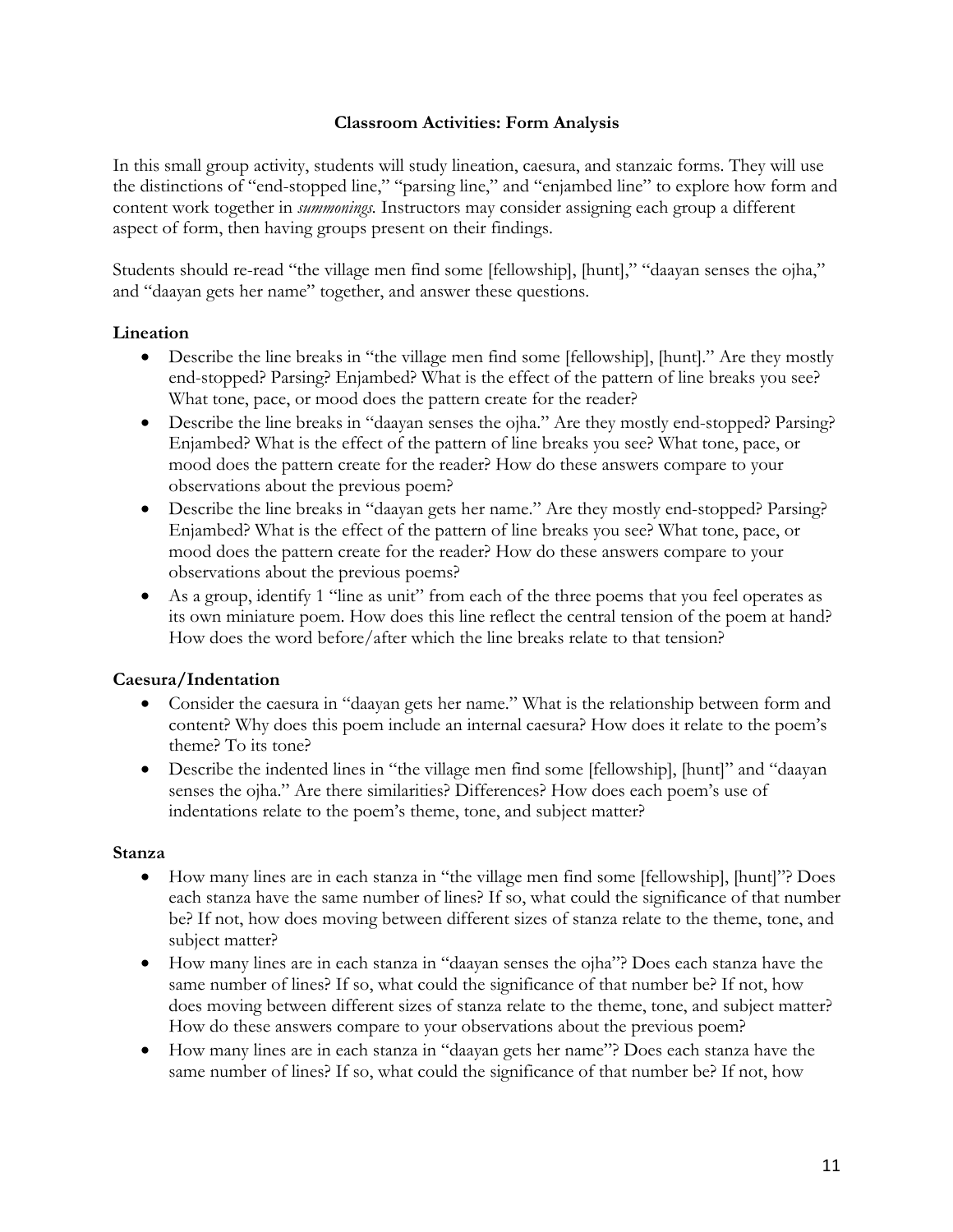does moving between different sizes of stanza relate to the theme, tone, and subject matter? How do these answers compare to your observations about the previous poem?

# **Optional: Form Analysis Day 2**

Have students work in new groups. Assign each group one of the poems from Day 1 discussions. Then ask students to work in a Google doc and change the poem's form. They should alter line breaks, insert new caesuras, change the number of lines per stanza, to make the poem as different from the original form as possible, while retaining the original content. Then, students should answer the following questions in their groups.

- Describe the poem's new line breaks. How do these new breaks affect the poem's pace? Does the new version move faster or slower than the original? Are there more enjambed, parsing, or end-stopped lines? How do those relate to the poem's pace?
- Describe the poem's new caesuras. How does white space strategically draw the reader's attention to specific phrases or words? How does that alter the poem's tone, mood, or theme?
- Describe the poem's new stanzaic progression. How does the new number of lines per stanza affect the poem's pace? How does it change the relationship between form and content?

Any of these questions can be tackled as a class or in small groups, and all should hold a central question at their core: how does form relate to content? How does changing the form change our experience of the content?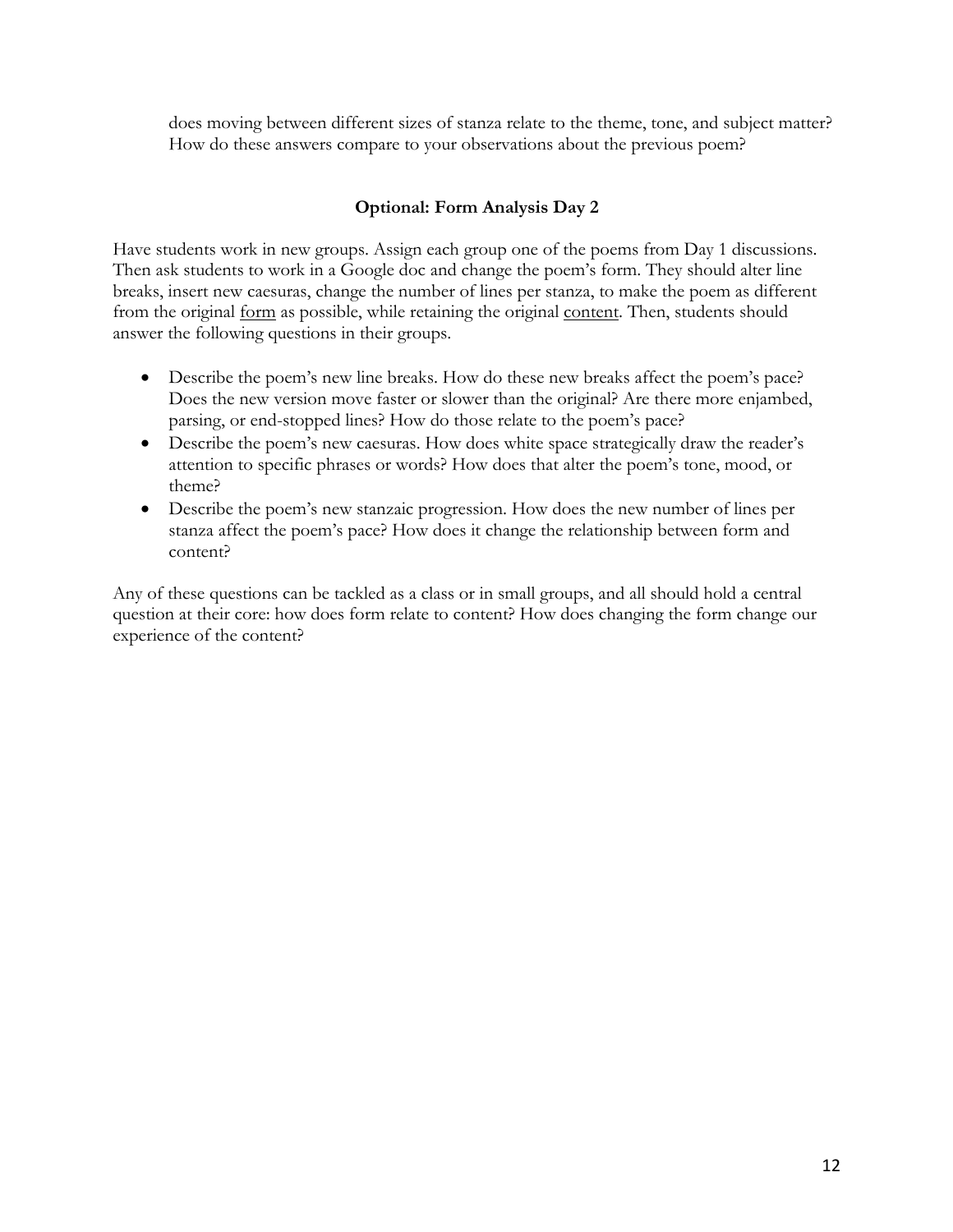# **Classroom Activities: Persona Analysis**

Homework/associated reading: "Learning the Persona Poem" by Rebecca Hazelton, The Poetry Foundation

# **Day 1**

Begin class by asking students what they learned from the reading about writing persona poems. Collect their notes on the board. Use their observations as shared/established definitions from which to launch into this activity.

In small groups, using the Table of Contents in *summonings* as a guide, students will create a list of the speakers in the book, following each with a brief 1-sentence description. For example, once students note that one voice is that of "daayan," they should identify how we can tell that we are encountering a poem written in "daayan" persona.

In Google Slides or another collaborative online software, have students create a slide for each persona. Slide 1 might be titled "daayan" while Slide 2 is titled "the mountains," for example. As students generate their descriptions of each persona, they will add them to the appropriate slide.

# **Day 2**

Review the slides as a class. When appropriate, introduce the concepts of "far persona" and "near persona" to students—"far" being a poem written completely outside of the author's lived experience, and "near" being a poem written as close to lived experience as a poem can get (terms originated by Shirali in a forthcoming interview). Poems, after all, are not lived lives, not autobiographies, as they are art/artifice by nature.

Once you have established these definitions, ask students what category of persona each slide falls under. For example, "daayan" falls under far persona, something one can glean from reading the Foreword to *summonings.* 

Depending on the time you have in class, you may break off here and resume the next part of discussion on **Day 3.**

Have students look back, now, at the Table of Contents. Which poems are missing from your collective slides, or have not yet been categorized as a type of persona? Select one or two as examples and ask volunteers to read those poems aloud. Then engage with the following discussion questions.

- In the poems that the class agrees are not "far persona," what is the author's attitude towards writing within that mode? (See "on projection," "on persona," "summoning : chai & failure," and "at first, trying to reach the accused).
- Given the attitudes/arguments expressed in those poems, what are some of the risks of writing persona poems? What are some of the rewards?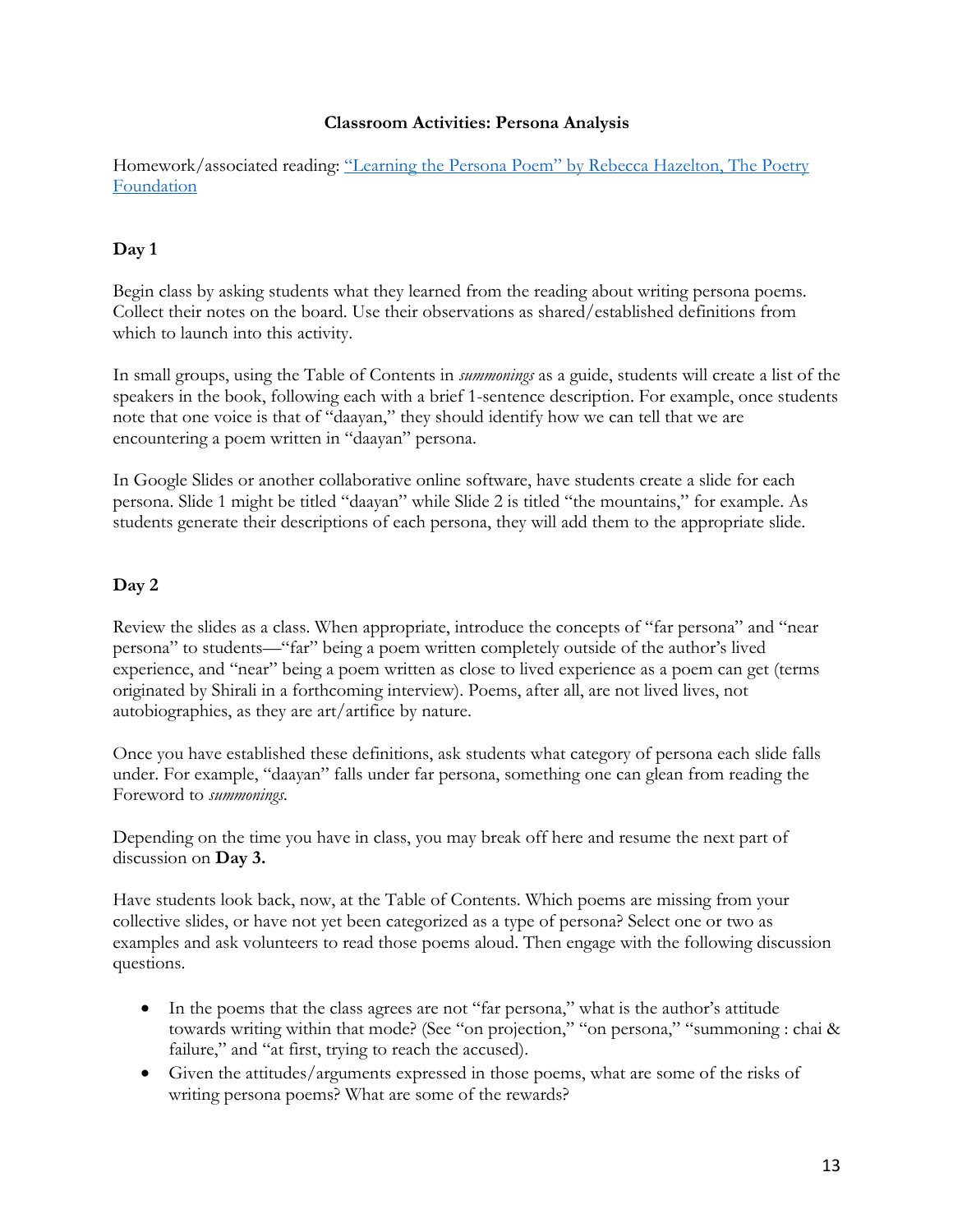- Why did the author include poems in both far and near persona in this collection? How does each type of poem inform the other?
- What new themes can we add to our class notes regarding *summonings*?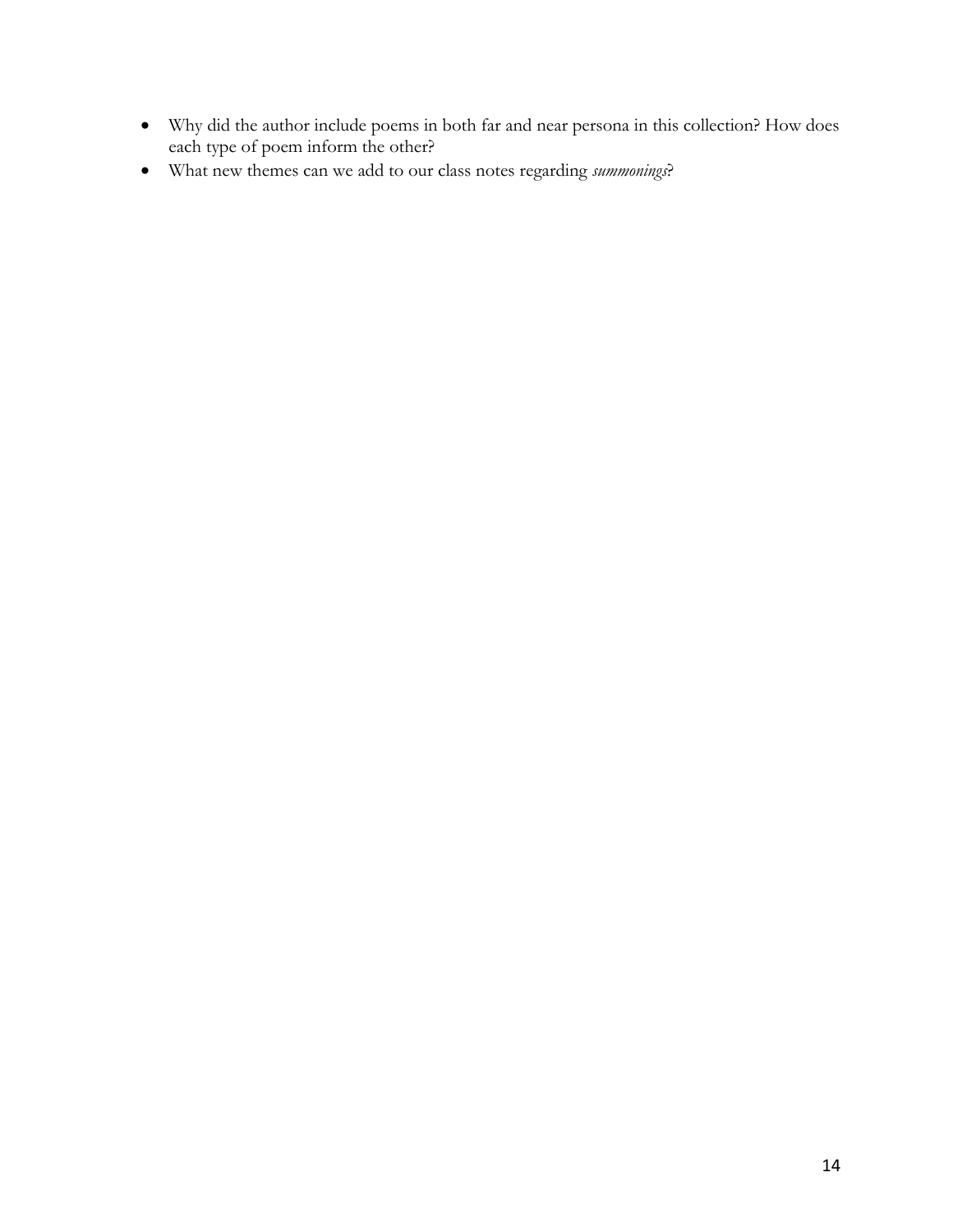# **Projects and Writing Assignments: The Persona Assignment**

This assignment works best after the Persona Analysis Classroom Activity. Suggested reading: *Regarding the Pain of Others* by Susan Sontag.

Raena Shirali's *summonings* engages with persona poems, while also calling into question the limitations and uses of writing in persona. Our discussions in class have explored this question widely. Now it is time for you to articulate your own argument on how the persona poems in *summonings* can be interpreted.

In a 5-7 page essay with a clear and original thesis, written in MLA format, pose an argument about the use of persona in *summonings.* Consider the relationship between "far persona" poems and "near persona" poems. What comment does the author make on the nature of persona poems? How does that comment have broader implications for writing persona poems as a whole? Be sure to quote lines from specific poems as evidence to support your claims. Be sure to quote from a variety of poems/personas, to construct a cohesive argument that does not overlook any approach present in the book.